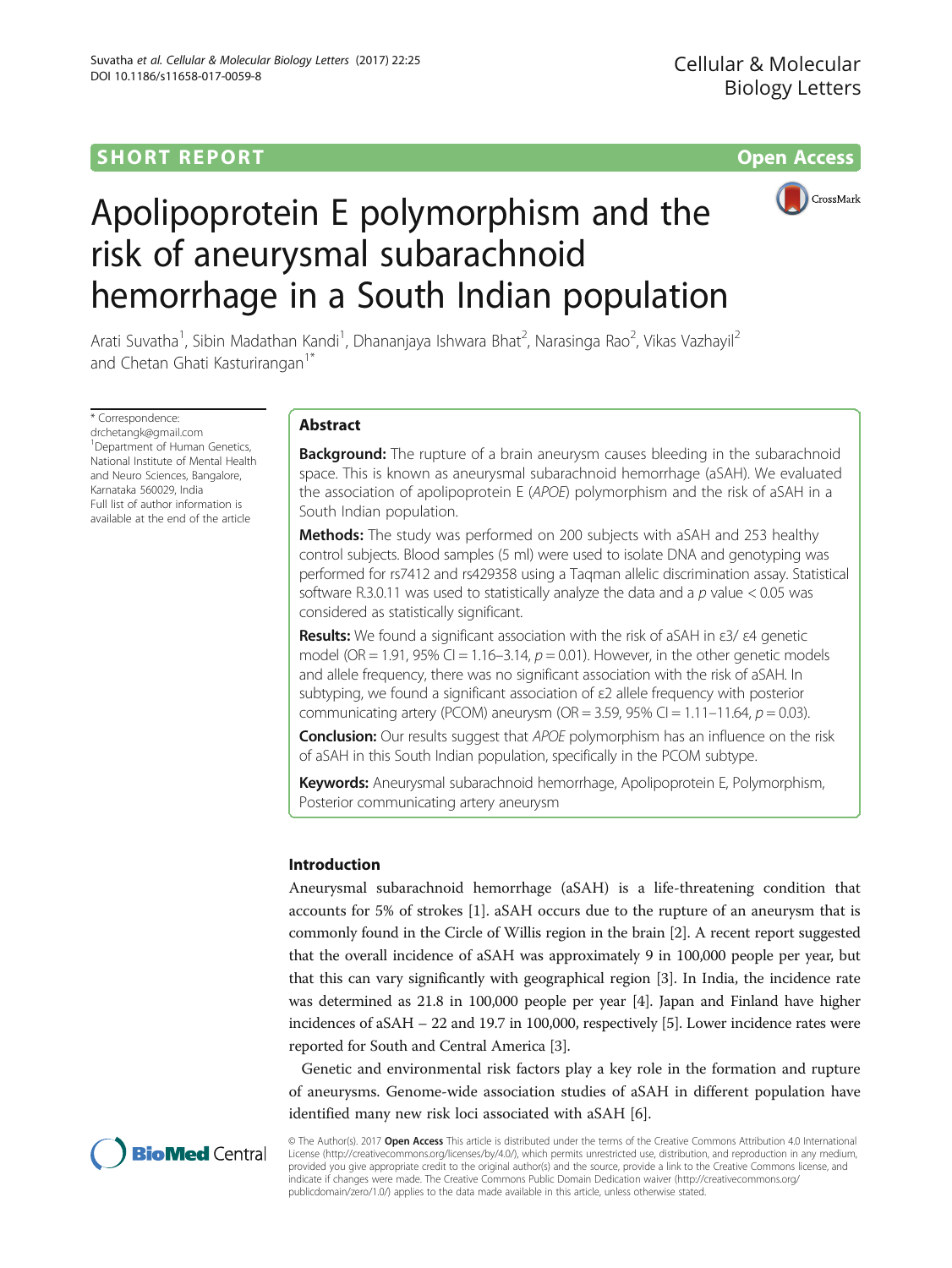Apolipoprotein E (APOE) is a 299-amino acid protein mainly synthesized by the liver and macrophages [\[7](#page-8-0)]. In human beings, it is located in the long arm of chromosome 19 and the protein is encoded by exon 4 [[8\]](#page-8-0). In the brain, it is synthesized by astrocytes and helps in the transport of cholesterol to neurons [[9\]](#page-8-0). APOE also helps in neuronal repair [[10](#page-8-0)], cerebral glucose metabolism [[11](#page-8-0)], and differentiation and migration of neurons [[12](#page-8-0)]. The APOE gene is polymorphic with three different alleles (ε2, ε3, ε4) and six different genotypes [[13\]](#page-8-0). The combination of polymorphisms of rs7412 and rs429358 will determine the six possible genotypes [[14](#page-8-0)].

In the Asian population, the allele frequencies for  $\varepsilon$ 2,  $\varepsilon$ 3 and  $\varepsilon$ 4 were 5%, 86% and 9%, respectively. The most common genotype in the Asian population is  $ε3/ε3$  (74%), followed by  $\epsilon 3/\epsilon 4$  (16%),  $\epsilon 2/\epsilon 4$  (13%),  $\epsilon 2/\epsilon 3$  (8.5%),  $\epsilon 4/\epsilon 4$  (0.7%) and  $\epsilon 2/\epsilon 2$  (0.1%) [[15](#page-8-0)]. The frequencies of APOE alleles do not vary with gender [\[16\]](#page-8-0). The ε4 allele is associated with unfavorable outcomes after traumatic brain injury [[17](#page-8-0), [18](#page-8-0)] and aSAH in the Chinese and Italian population [\[19, 20](#page-8-0)]. We performed a meta-analysis that suggested that there is significant association with the risk of aSAH in  $\epsilon 2/\epsilon 2$  vs.  $\epsilon 3/\epsilon 3$ ,  $\epsilon 2/\epsilon 3$  vs.  $\epsilon 3/\epsilon 3$  and  $\epsilon 2$  vs. ε3 genetic models and ε2 allele frequency [\[21\]](#page-8-0).

There is no study that has addressed the relationship between APOE polymorphism and the risk of developing aSAH in the Indian population. The aim of this study is to investigate the association of APOE polymorphism and aSAH in a South Indian population.

# Materials and methods

# Study population

The subjects were 200 patients with aneurysmal subarachnoid hemorrhage recruited from the Department of Neurosurgery, NIMHNAS, Bangalore, India, and 253 ethnicity-, ageand sex-matched healthy controls were selected randomly from the general population in 2015–2017. The healthy controls were unrelated to the patients. The patients and control groups were all from the Dravidian Kannada-speaking population of South India.

The inclusion criteria for patients with aSAH were diagnosis of aneurysmal SAH with the presence of symptoms suggestive of aSAH combined with subarachnoid blood found with the CT scan and a proven aneurysm found via conventional angiography. The exclusion criteria for selecting patients were: the presence of neuropsychiatric conditions like dementia, Parkinson's disease, epilepsy and psychoses; or if SAH resulted from a mycotic aneurysm, arterio-venous malformation or trauma. Demographic and clinical details were collected directly from the patients using structured questionnaires and data from the medical records section.

The inclusion criteria for healthy controls were: the absence of aneurysm, checked with digital subtraction angiography; similar demographic characteristics to the patient group (age, sex, ethnicity and dietary habits); no medical history of hemorrhage and no family history of aSAH in first-degree relatives.

The study protocol was approved by the Institute of ethics committee for human studies, NIMHANS, Bangalore. Written informed consent was obtained from all the participants.

## DNA extraction and genotyping

Blood samples (5 ml) were collected from all the participants. Genomic DNA was isolated from the blood using the commercially available Machery-Nagel (MN) kit according to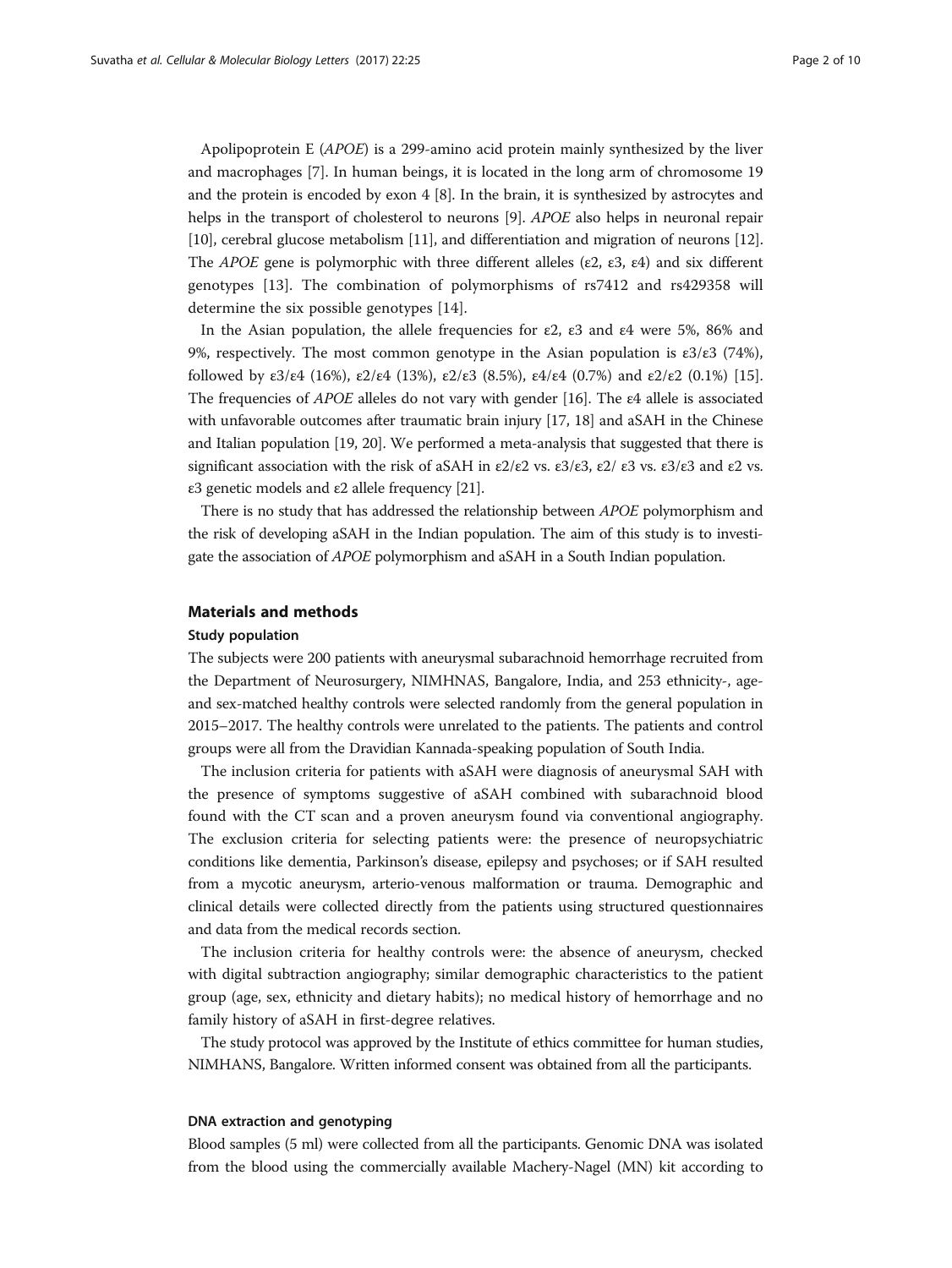the manufacturer's protocol. The purity and quantity of DNA was analyzed using a Nanodrop ND2000c spectrophotometer. DNA with a purity of 1.75–1.85 was used for genotyping analyses.

Genotyping of rs7412 and rs429358 was performed using a Taqman allelic discrimination assay (Applied Biosystems) with a commercially available primer probe set (assay ID C<sub>904973</sub> 10, C<sub>3084793</sub> 20). Genotyping was performed in duplicates using an Applied Biosystem7500 Fast Real-Time Cycler.

#### Statistical analysis

R.3.0.11 statistical software was used to statistically analyze the data. The continuous variables were expressed as means ± SD and categorical variables as absolute values and percentages. The demographic characteristics of the patients and controls were compared using the χ2 test for all categorical variables. Differences in genotype and allele frequencies between groups were analyzed using the  $\chi$ 2 test. Association between APOE genotypes or alleles and aSAH risk were expressed as the odds ratio (OR) with 95% confidence intervals (CI), adjusted for the confounding effects of smoking, hypertension, drinking and diabetes mellitus using the logistic regression model. The Hardy–Weinberg equilibrium calculation was performed using an online tool at [http://www.oege.org/soft](http://www.oege.org/software/hwe-mr-calc.shtml)[ware/hwe-mr-calc.shtml.](http://www.oege.org/software/hwe-mr-calc.shtml)  $p < 0.05$  was considered statistically significant.

## Results

# Study population characteristics

The characteristics of patients with aSAH and healthy controls were shown in Table [1](#page-3-0). Clinical data were available for all patients and healthy control subjects and there was no statistical significance in gender difference. The mean age was slightly higher in aSAH patients than in the controls with a  $p$  value of 0.170. Smoking and alcohol consumption were slightly more common in patients. The frequencies of hypertension and diabetes mellitus were also slightly higher in patients. The majority of the patients had aSAH with an ACOM (anterior communicating artery) aneurysm (43%) with a size of less than 15 mm (79.5%) and a WFNS grade of I (46%).

#### APOE polymorphism and risk of aSAH

The distribution of the APOE genotype and allele frequencies are shown in Table [2](#page-3-0). The distribution of genotype frequencies of the control group was in Hardy–Weinberg equilibrium (rs7412;  $p = 0.36$ , rs429358;  $p = 0.93$ ). The *APOE* allele frequencies in the controls ( $n = 253$ ;  $\varepsilon = 0.06$ ;  $\varepsilon = 0.83$ ;  $\varepsilon = 0.12$ ) were similar to the data obtained from a study carried out by Das et al. in a South Indian population ( $n = 620$ ; ε2 = 0.05; ε3 = 0.84;  $\varepsilon$ 4 = 0.11;  $\chi^2$  = 0.01; df = 2; p = 0.91) [[22](#page-8-0)]. In our study, there was no significant difference in *APOE* genotypes ( $\chi^2$  = 0.05; df = 5; p = 1) and allele frequencies ( $\chi^2$  = 0.009; df = 2;  $p = 0.99$ ) between the patients and the controls.

A comparison of different genotype models of aSAH with healthy controls showed no significant difference in the data. The results of logistic regression analyses are shown in Table [3.](#page-4-0) A statistically significant association was found in the genotype model  $\varepsilon$ 3/ $\varepsilon$ 3 vs. ε3/ε4 (OR = 1.91, 95% CI = 1.16–3.14,  $p = 0.01$ ). The comparisons of allele frequencies ε2 vs. ε3 (OR = 1.08, 95% CI = 0.61–1.91,  $p = 0.78$ ), ε2 vs. ε4 (OR = 0.73, 95% CI = 0.36–1.46,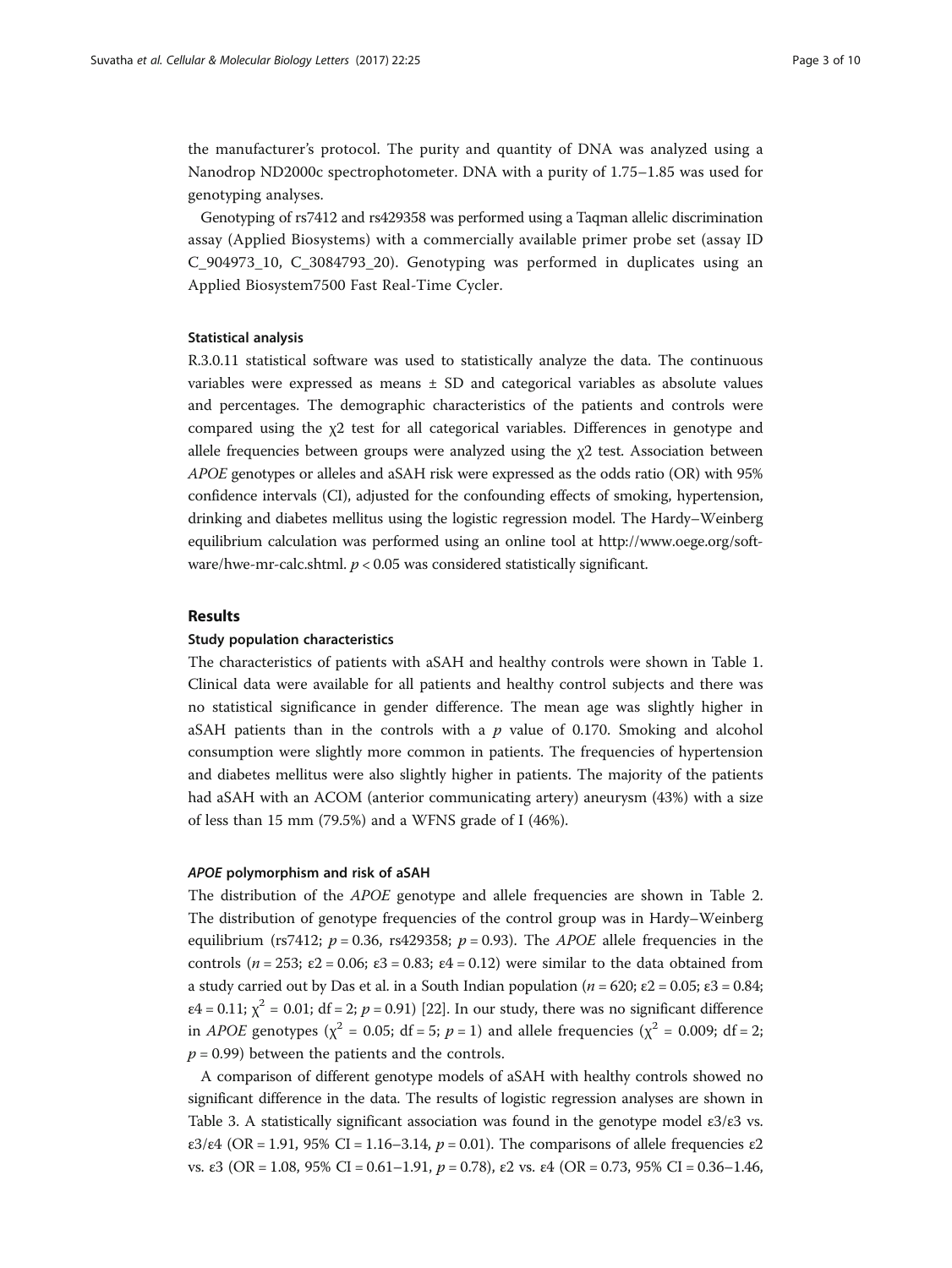| Characteristics          | aSAH              | Controls          | $\overline{P}$ |
|--------------------------|-------------------|-------------------|----------------|
| Total no.                | 200               | 253               |                |
| Sex (male/female)        | 77/123            | 114/139           | 0.160          |
| Female (%)               | 61.50             | 69.50             |                |
| Male (%)                 | 38.50             | 57.00             |                |
| Age (years)              | $50.72 \pm 10.76$ | $45.57 \pm 17.73$ | 0.170          |
| Hypertension (yes/no)    | 109/91            | 105/148           | 0.006          |
| Smoking (yes/no)         | 58/142            | 25/228            | < 0.0001       |
| Drinking (yes/no)        | 57/143            | 26/227            | < 0.0001       |
| Diabetes mellitus        | 71/129            | 60/193            | 0.005          |
| Site of aneurysm (no./%) |                   |                   |                |
| <b>ACOM</b>              | 86/43             |                   |                |
| <b>PCOM</b>              | 12/6              |                   |                |
| ICA                      | 36/18             |                   |                |
| <b>MCA</b>               | 37/18.5           |                   |                |
| Multiple                 | 22/11             |                   |                |
| Basilar top              | 7/3.5             |                   |                |
| Size of aneurysm (no./%) |                   |                   |                |
| Small $(< 15$ mm)        | 159/79.5          |                   |                |
| Large (15-25 mm)         | 37/18.5           |                   |                |
| Giant ( $> 25$ mm)       | 4/2               |                   |                |
| WFNS Grade (no./%)       |                   |                   |                |
| Grade I                  | 91/45.5           |                   |                |
| Grade II                 | 42/21             |                   |                |
| Grade III                | 51/25.5           |                   |                |
| Grade IV                 | 16/8              |                   |                |

<span id="page-3-0"></span>**Table 1** Demographic and clinical characteristics of patients with aSAH and healthy controls

 $p = 0.73$ ) and  $\varepsilon$ 4 vs.  $\varepsilon$ 3 (OR = 0.67, 95% CI = 0.43–1.05,  $p = 0.008$ ) did not show any statistical significance.

When the aneurysms were classified according to location, size and WFNS grade and compared with different APOE genotype models and allele frequencies, only the PCOM aneurysm was statistically significant with ε2 vs. ε3 allele frequency (OR = 3.59, 95% CI = 1.11–11.64,  $p = 0.03$ ). Classification of aneurysms according to *APOE* genotype frequency is shown in Table [4](#page-5-0). Similarly, we performed comparisons between male vs. female, hypertensive vs. non-hypertensive, and diabetic vs. non-diabetic patients with different APOE genotype model and allele frequencies. None of the comparisons showed statistical significance with the APOE allele or genotype model.

Table 2 Distribution of APOE genotypes and alleles in patients with aneurysmal SAH and in control subjects

|                   | Genotypes                  |                           |                           |                            |                            |                               | Allele frequency |                                                                                |    |
|-------------------|----------------------------|---------------------------|---------------------------|----------------------------|----------------------------|-------------------------------|------------------|--------------------------------------------------------------------------------|----|
|                   | $\epsilon$ 2/ $\epsilon$ 2 | $\epsilon$ / $\epsilon$ 3 | $\epsilon$ / $\epsilon$ 4 | $\epsilon$ 3/ $\epsilon$ 3 | $\epsilon$ 3/ $\epsilon$ 4 | $\varepsilon 4/\varepsilon 4$ | (ع               |                                                                                | ۶4 |
| Patients          | 2(1.0)                     | 18 (9)                    |                           | 134(67)                    | 45 (22.5) 0                |                               |                  | 23 (5.75) 331 (82.75) 46 (11.5)                                                |    |
| Controls 4 (1.60) |                            |                           |                           |                            |                            |                               |                  | 15 (5.92) 5 (1.97) 194 (76.6) 34 (13.4) 1 (0.4) 28 (5.53) 437 (86.36) 41 (8.1) |    |

Numbers in parentheses are percentages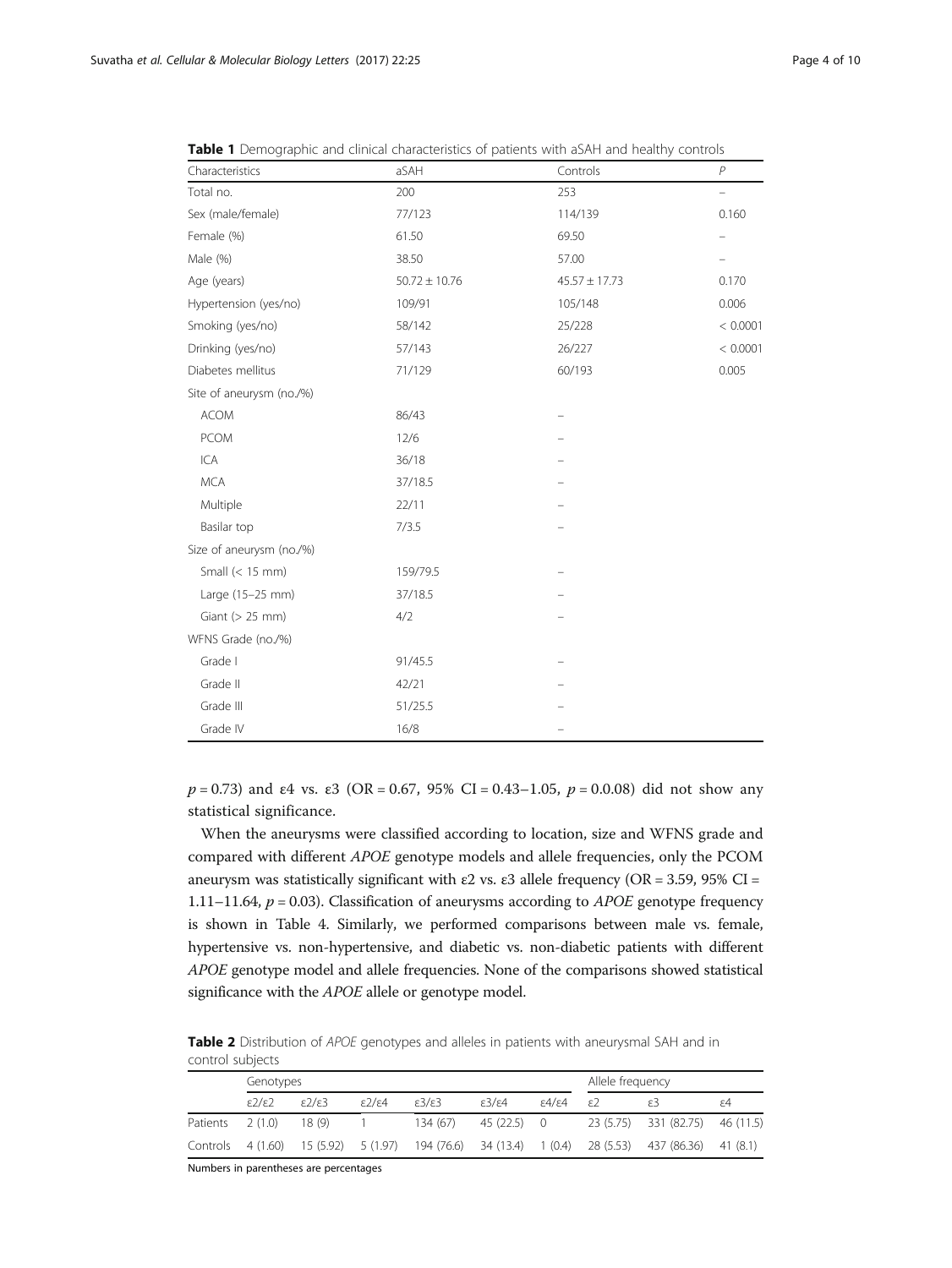| supjects                                                  |                         |       |
|-----------------------------------------------------------|-------------------------|-------|
| Genotypes                                                 | OR (95% CI)             | P     |
| $\epsilon$ 2/ $\epsilon$ 2 vs. $\epsilon$ 3/ $\epsilon$ 3 | $0.72(0.13 - 4.01)$     | 0.710 |
| $\epsilon$ 2/ $\epsilon$ 2 vs. $\epsilon$ 3/ $\epsilon$ 4 | $2.64(0.45 - 15.3)$     | 0.270 |
| $\epsilon$ 3/ $\epsilon$ 3 vs. $\epsilon$ 4/ $\epsilon$ 4 | $0.48(0.01 - 11.92)$    | 0.650 |
| $\epsilon$ 2/ $\epsilon$ 2 vs. $\epsilon$ 2/ $\epsilon$ 3 | 2.4 (0.38-14.96)        | 0.340 |
| $\epsilon$ 2/ $\epsilon$ 2 vs. $\epsilon$ 2/ $\epsilon$ 4 | $0.4(0.02 - 6.17)$      | 0.510 |
| $\epsilon$ 3/ $\epsilon$ 3 vs. $\epsilon$ 2/ $\epsilon$ 3 | $1.73(0.84 - 3.56)$     | 0.130 |
| $\epsilon$ 3/ $\epsilon$ 3 vs. $\epsilon$ 2/ $\epsilon$ 4 | $0.28(0.03 - 2.5)$      | 0.260 |
| $\epsilon$ 3/ $\epsilon$ 3 vs. $\epsilon$ 3/ $\epsilon$ 4 | $1.91(1.16 - 3.14)$     | 0.01  |
| $\epsilon$ 4/ $\epsilon$ 4 vs. $\epsilon$ 2/ $\epsilon$ 3 | 3.58 (0.13-94.31)       | 0.440 |
| $\epsilon$ 4/ $\epsilon$ 4 vs. $\epsilon$ 2/ $\epsilon$ 4 | $0.81$ $(0.02 - 32.26)$ | 0.910 |
| $\epsilon$ 4/ $\epsilon$ 4 vs. $\epsilon$ 3/ $\epsilon$ 4 | 3.95 (0.15-100.13)      | 0.400 |
| Alleles                                                   |                         |       |
| $E2$ vs. $E3$                                             | $1.08(0.61 - 1.91)$     | 0.780 |
| $E2$ vs. $E4$                                             | $0.73(0.36 - 1.46)$     | 0.730 |
| $E3$ vs. $E4$                                             | $0.67(0.43 - 1.05)$     | 0.080 |

<span id="page-4-0"></span>Table 3 Distribution of APOE genotypes and alleles in patients with aneurysmal SAH and control subjects

# **Discussion**

Subarachnoid hemorrhage caused by the rupture of an aneurysm is a condition with a low chance of recovery and a strong chance of life-long locomotor disability [\[23](#page-8-0)]. Guiding physicians in predicting the occurrence and rupture of an aneurysm will help them to save patients' lives and their capability to be productive. Various genetic polymorphisms are associated with the risk of developing aSAH. Apolipoprotein E polymorphism has emerged as one of the major genetic factors associated with the risk and prognosis of many neurological disorders and of hemorrhagic stroke in various populations.

Japan has the highest incidence rate of aSAH in the Asian population. One explanation for this higher incidence is the relatively high life expectancy in Japan [\[24\]](#page-8-0). Statistical reports state that the Japanese population has the highest median age (43 years old) [[25](#page-8-0)].The reported incidence rate of aneurysm in India ranges from 0.75–10.3%, and the North West Indian population, (lowest median age-28 years old) only has an incidence rate of 1% [\[26](#page-8-0)]. Therefore, age can be considered a risk factor for aSAH.

Another independent risk factor for aSAH is being female [[23](#page-8-0)]. In our study, incidence of aSAH was 1.6 times higher in the female population than in the male population. The mean age of the female and male population was 55and 40. The reason for the higher incidence rates in women are not still clear. Previously, it was observed that incident rate of aSAH was higher after menopause [\[27\]](#page-8-0). After menopause, a drop in sex hormones occurs [[28](#page-8-0)], especially in estrogen. It has also been reported that estrogen has a protective role for SAH [\[29\]](#page-8-0). Estrogen has been reported to improve the lipid profile, reducing the risk of atherosclerosis [[30, 31\]](#page-8-0), which has been considered an important pathogenic mechanism for the formation of an aneurysm [[32\]](#page-9-0).

De Rooij et al. reported that at a younger age, the incidence of aSAH was higher in men than women [\[1](#page-8-0)]. But in our study, male and female subjects of less than 50 years of age were equally affected. There were 62.5% females who had multiple aneurysms in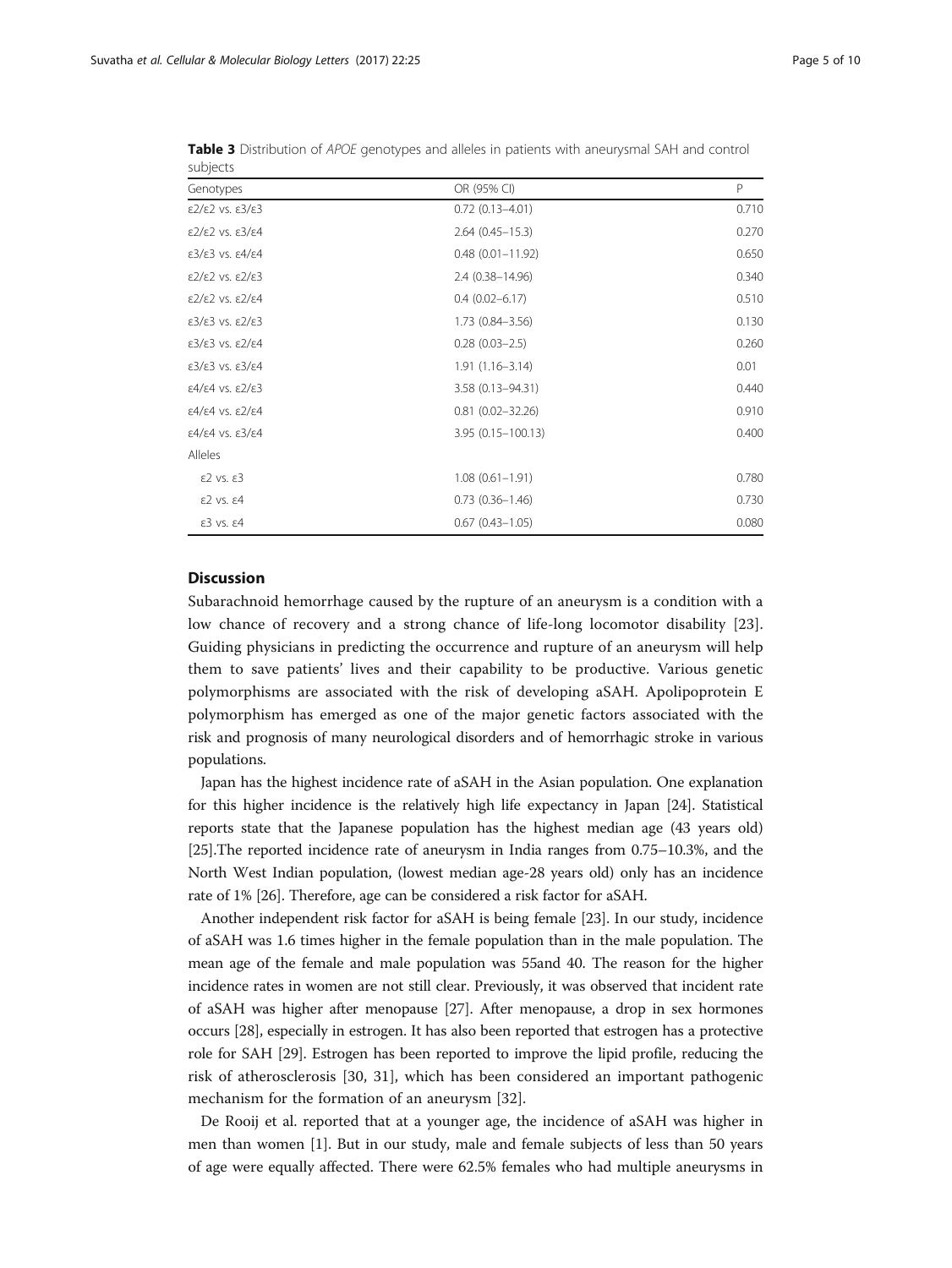<span id="page-5-0"></span>

| Table 4 Distribution of APOE genotypes and allele frequencies according to aSAH subtypes |                       |            |           |                                         |                  |                             |           |                            |           |                            |           |                                                 |                        |                                        |                                       |
|------------------------------------------------------------------------------------------|-----------------------|------------|-----------|-----------------------------------------|------------------|-----------------------------|-----------|----------------------------|-----------|----------------------------|-----------|-------------------------------------------------|------------------------|----------------------------------------|---------------------------------------|
| Variable                                                                                 | Case                  | $\Im$<br>Έ | $\square$ | $\mathbb{C}^3$<br>$\gtrsim$<br>$\omega$ | $\square$        | 24<br>$\gtrsim$<br>$\omega$ | $\square$ | ස<br>$\approx$<br>$\omega$ | $\square$ | 2<br>$\approx$<br>$\omega$ | $\square$ | $\tilde{z}$<br>$\overrightarrow{4}$<br>$\omega$ | $\mathrel{\mathsf{a}}$ | $2$ Vs $\varepsilon$ 3 (P)<br>$\omega$ | $\circledcirc$<br>4 Vs ε3<br>$\omega$ |
| Total                                                                                    | 200                   | $\sim$     |           | $\stackrel{\omega}{=}$                  |                  |                             |           | $\frac{34}{3}$             |           | 45                         |           | $\circ$                                         |                        |                                        |                                       |
| Site of Aneurysm                                                                         |                       |            |           |                                         |                  |                             |           |                            |           |                            |           |                                                 |                        |                                        |                                       |
| <b>ACOM</b>                                                                              | 86                    |            | 0.62      |                                         | 0.86             |                             | 0.69      | 57                         | 0.89      | Ń                          | 0.78      | $\circ$                                         | 0.69                   | 0.61                                   | 0.57                                  |
| PCOM                                                                                     | $\supseteq$           |            | 0.09      |                                         | 0.42             | $\circ$                     | 0.15      | $\sqrt{ }$                 | 0.26      | 4                          | 0.51      | $\circ$                                         | 0.15                   | 0.03                                   | 0.31                                  |
| $\subseteq$                                                                              | 36                    |            | 0.82      |                                         | 0.92             | $\circ$                     | 0.33      | $\overline{30}$            | 0.61      | 4                          | 0.18      | $\circ$                                         | 0.33                   | 0.26                                   | 0.12                                  |
| MCA                                                                                      |                       |            | 0.42      | 4                                       | 0.75             | $\circ$                     | 0.44      | 24                         | 0.82      | $\infty$                   | 0.92      | $\circ$                                         | 0.44                   | 0.44                                   | 0.65                                  |
| Multiple                                                                                 |                       |            | Ò         | m                                       | 0.53             | O                           | 0.29      | $\stackrel{\sim}{=}$       | 0.73      | $\circ$                    | 0.81      | $\circ$                                         | 0.29                   | 0.74                                   | 0.65                                  |
| Basilar top                                                                              |                       |            | 0.29      | $\circ$                                 | 0.82             | O                           | 0.11      | $\sqrt{2}$                 | 0.91      | $\sim$                     | 0.69      | $\circ$                                         | 0.11                   | 0.69                                   | 0.81                                  |
| Size of Aneurysm                                                                         |                       |            |           |                                         |                  |                             |           |                            |           |                            |           |                                                 |                        |                                        |                                       |
| Small $(<15$ mm)                                                                         | 159                   |            | 0.70      |                                         | 0.95             |                             | 0.87      | $\overline{501}$           | 0.89      | 34                         | 0.83      | $\circ$                                         | 0.89                   | 0.81                                   | 0.81                                  |
| Large (15-25 mm)                                                                         | 57                    |            | 0.50      | S                                       | 0.86             | O                           | 0.45      | 22                         | 0.68      | Ξ                          | 0.46      | $\circ$                                         | 0.45                   | 0.67                                   | 0.39                                  |
| Giant (>25 mm)                                                                           | 4                     |            | 0.17      |                                         | 037              | 0                           | 0.06      | $\infty$                   | 0.88      | $\circ$                    | 0.95      | $\circ$                                         | 0.06                   | 0.50                                   | 0.61                                  |
| WFNS Grade                                                                               |                       |            |           |                                         |                  |                             |           |                            |           |                            |           |                                                 |                        |                                        |                                       |
| Grade I                                                                                  | 5                     |            |           |                                         | 0.62             |                             | 0.73      | 57                         | 0.73      | 22                         | 0.80      | ○                                               | 0.73                   | 0.49                                   | 0.64                                  |
| Grade II                                                                                 | $\overline{4}$        |            | 0.99      | $\circ$                                 | 0.35             | O                           | 0.42      | $50\,$                     | 0.80      | 5                          | 0.20      | $\circ$                                         | 0.42                   | 0.68                                   | 0.16                                  |
| Grade III                                                                                | 51                    |            | 0.56      | $\circ$                                 | $\overline{0}$ . | O                           | 0.48      | 36                         | 0.83      | $\tilde{=}$                | 0.77      | $\circ$                                         | 0.48                   | 0.14                                   | 0.77                                  |
| Grade IV                                                                                 | $\stackrel{\circ}{=}$ |            | 0.57      |                                         | 0.67             | $\circ$                     | 0.16      | $\equiv$                   | 0.94      | $\sqrt{2}$                 | 0.54      | $\circ$                                         | 0.16                   | 0.99                                   | 0.67                                  |
| Male                                                                                     |                       |            | 0.50      |                                         | 0.37             |                             | 0.62      | 5                          | 0.95      | $\overline{4}$             | 0.52      | $\circ$                                         | 0.62                   | 0.27                                   | 0.62                                  |
| Female                                                                                   | $\overline{23}$       |            | 0.85      | ${}^{\infty}$                           | 0.46             | C                           | 0.70      | 83                         | 0.96      | $\overline{5}$             | 0.66      | $\circ$                                         | 0.81                   | 0.35                                   | 0.76                                  |
| Hypertension (+)                                                                         | 109                   |            | 0.94      | 0                                       | 0.83             |                             | 0.75      | 74                         | 0.94      | 25                         | 0.94      | $\circ$                                         | 0.75                   | 0.71                                   | 0.96                                  |
| Diabetes mellitus (+)                                                                    |                       |            | 0.82      | $\sqrt{2}$                              | 0.63             |                             | 0.46      | 5                          | 0.74      | $\overline{4}$             | 0.69      | $\circ$                                         | 0.55                   | 0.30                                   | 0.57                                  |
| Alcohol (+)                                                                              | 57                    |            | 0.64      |                                         | 0.11             |                             | 0.37      | 33                         | 0.54      | $\overline{C}$             | 0.85      | $\circ$                                         | 0.55                   | 0.04                                   | 0.85                                  |
| Smoking (+)                                                                              | 58                    |            | 0.80      | $\infty$                                | 0.34             |                             | 0.38      | 38                         | 0.92      | $\overline{1}$             | 0.64      | $\circ$                                         | 0.52                   | 0.44                                   | 0.78                                  |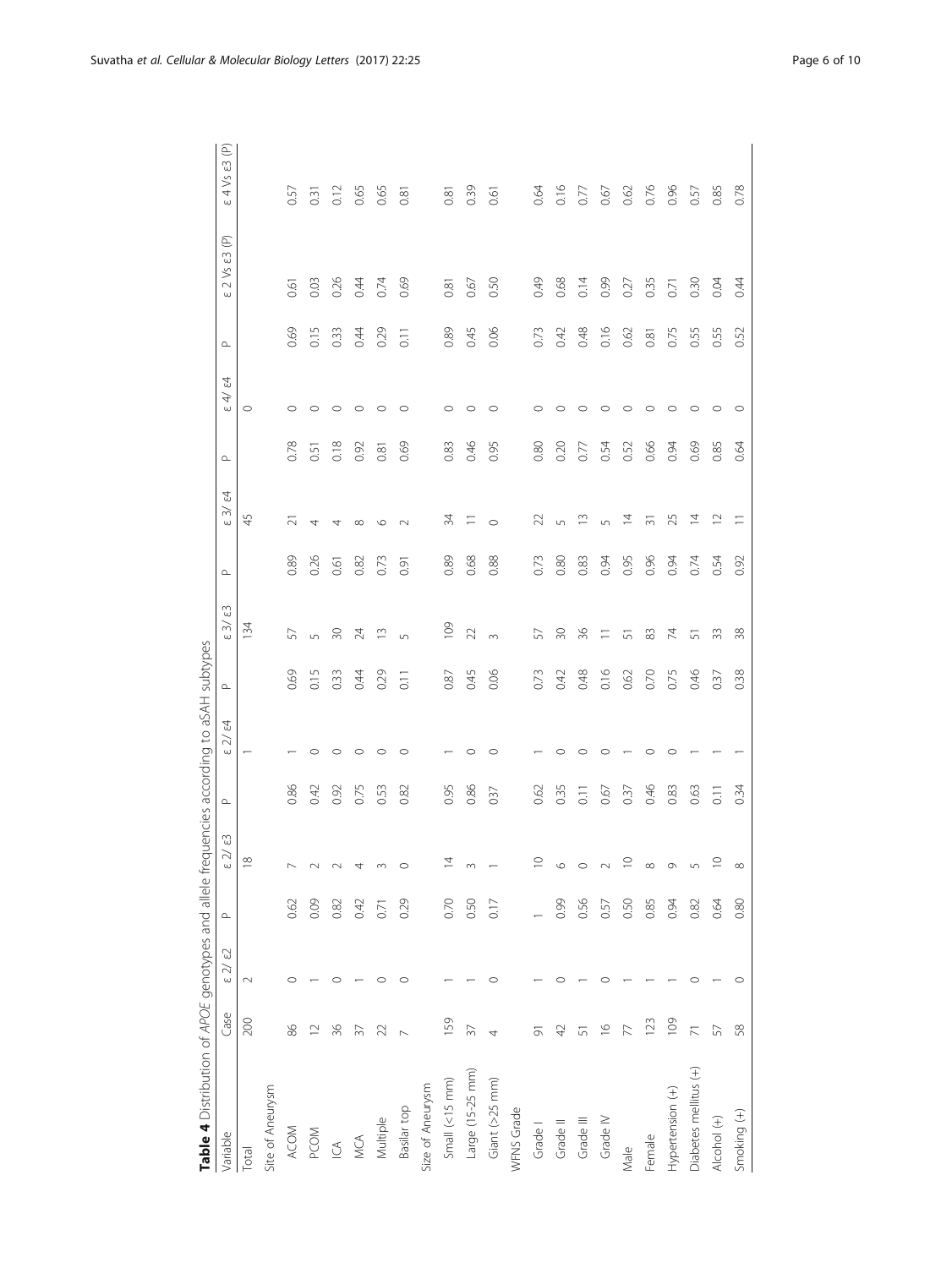our study, which concurs with previous findings that women are more likely to have multiple aneurysms than men [\[33\]](#page-9-0).

APOE polymorphism has been associated with the risk of developing many central nervous system disorders, like Alzheimer's disease [\[34](#page-9-0)–[36\]](#page-9-0), vascular dementia [[37](#page-9-0)], multiple sclerosis [[38](#page-9-0)], cerebral infraction [\[39](#page-9-0)] and Parkinson's disease [[40\]](#page-9-0). Many investigations have reported a positive association of APOE polymorphism with a risk of aSAH in different populations.

Liu et al. showed that  $\epsilon 2/\epsilon 2$  and  $\epsilon 2/\epsilon 3$  genotype frequencies were higher in patients with intracranial aneurysm in the Chinese population [[41\]](#page-9-0). Tang et al. noted that ε4 allele carriers have unfavorable outcomes after aSAH in the Chinese population [\[42\]](#page-9-0).

In the Japanese population, Kokubo et al. found that ε4 allele carriers have a 2.5-fold higher risk of aSAH [[43](#page-9-0)]. Mineharu et al. suggested that the three alleles of *APOE* did not have any association with aSAH in Western Japan [\[44](#page-9-0)].

In the Caucasian population, McCarron et al. reported that the  $\varepsilon$ 2 allele was significantly associated with the risk of different intracranial hemorrhage [\[13\]](#page-8-0). Kaushal et al. and Fontanella et al. found that ε2 and ε4 allele were not significantly associated with the risk of aSAH in United States and Italian population [[45, 46\]](#page-9-0).

A meta-analysis of nine case control studies found that in the Asian population,  $\epsilon 2/\epsilon 2$ vs. ε3/ε3, ε2/ε3 vs. ε3/ε3, ε2 vs. ε3 and ε2 allele frequency were associated with the risk of aSAH. However, the study concluded that only the  $\epsilon 2/\epsilon 2$  vs.  $\epsilon 3/\epsilon 3$  genetic model was associated with the risk of aSAH in the Caucasian population [[21\]](#page-8-0).

In terms of lipoprotein metabolism, the main difference between APOε3 and APOε4 isoforms was that APOε4 has greater affinity for very low-density lipoprotein (VLDL) receptor [\[47\]](#page-9-0). Therefore, APOε4 impairs lipolytic processing and leads to the accumulation of VLDL in plasma [\[48\]](#page-9-0). The reason for pro-atherogenic lipoprotein–cholesterol distribution in the plasma of the APOε4 isoform was because of the Cys112Arg substitution [\[49](#page-9-0)]. The presence of Arg112 in the APOε4 isoform led to an altered interaction between the LDL receptor-binding domain and lipid-binding domain region, which was the reason for the higher binding affinity of this isoform to VLDL [\[50\]](#page-9-0). In ischemic stroke patients, the ε3/ε4 genotype was associated with elevated levels of very low-density lipoprotein and triglycerides [\[22\]](#page-8-0).

Kokubo et al. reported 30% ε3/ε4 genotype frequency among aSAH patients in the Japanese population [[43\]](#page-9-0), but in the Chinese population, the  $\varepsilon 3/\varepsilon 4$  genotype frequency was found to be 16% [\[41\]](#page-9-0).

In our study, the  $\varepsilon 3/\varepsilon 4$  genotype showed significant association with the risk of aSAH. The frequency for the  $\varepsilon 3/\varepsilon 4$  genotype was higher in our patient group (23%) than the controls (14%). We also found that  $\varepsilon$ 4 allele frequency was higher in the patient population, but we did not find any statistical significance.

One of the proposed mechanisms for aneurysm formation and progression is atherosclerosis [\[51](#page-9-0)]. It was reported that elevated levels of triglycerides and very low-density lipoprotein promote atherosclerosis [\[52](#page-9-0)].  $\varepsilon$ 4 carriers ( $\varepsilon$ 3/ $\varepsilon$ 4,  $\varepsilon$ 4/ $\varepsilon$ 4,  $\varepsilon$ 2/ $\varepsilon$ 4 genotype) have been associated significantly with risk for atherosclerosis and elevated levels of very low-density lipoprotein [\[53](#page-9-0), [54](#page-9-0)]. From all these findings, it can be summarized that the ε3/ε4 genotype is one of the risk factor for aSAH, since it can promote atherosclerosis.

In this study, of the aSAH subtypes, the  $\varepsilon$ 2 allele has a significant association with PCOM aneurysm. The PCOM aneurysm is the third most common Circle of Willis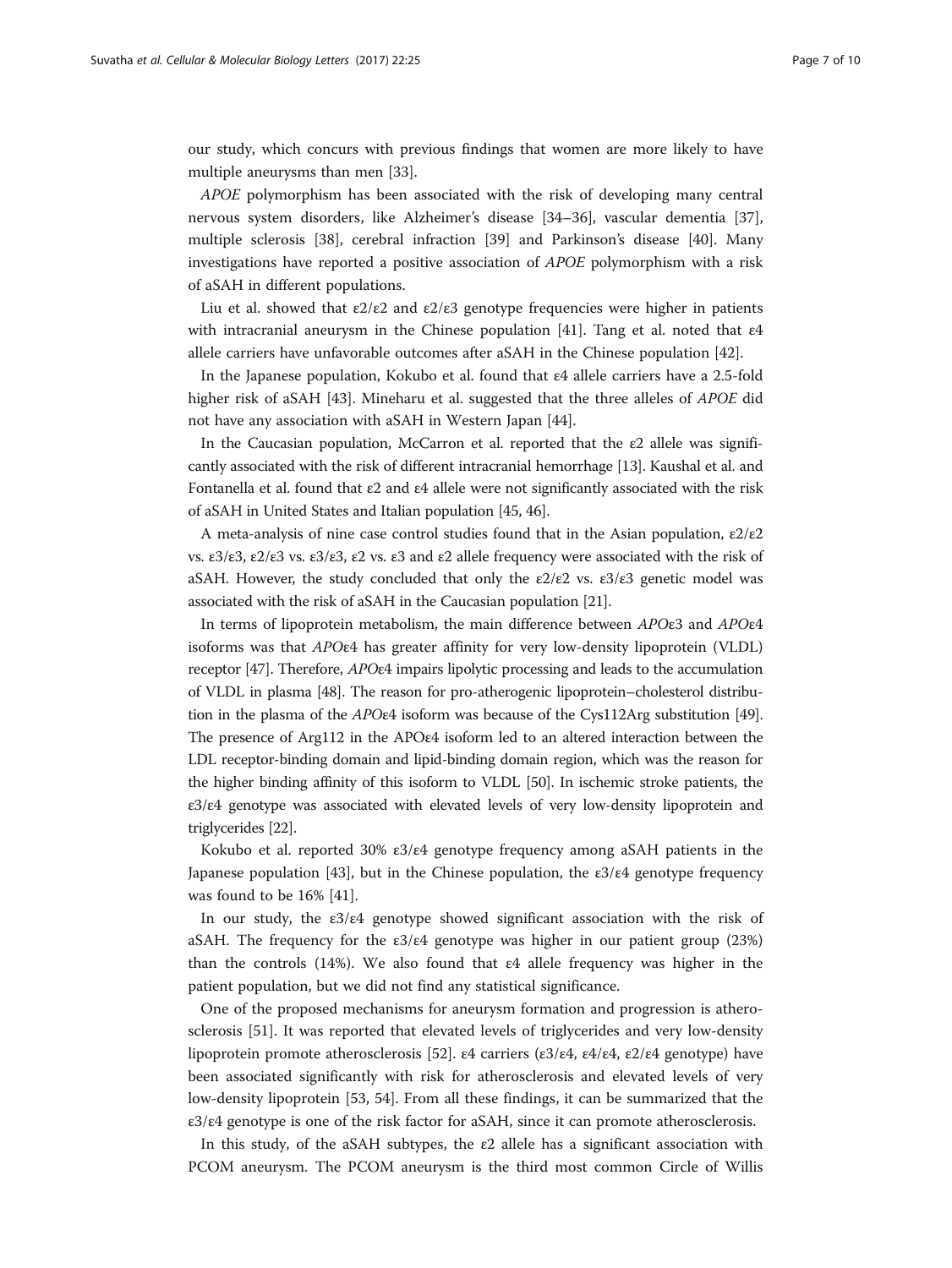aneurysm. PCOM arteries are present at the base of the brain and form a part of the Circle of Willis [\[55](#page-9-0)]. It was reported that the  $\varepsilon$ 2 allele is associated with an elevated concentration of plasma triglycerides [[56](#page-9-0)] and that  $\epsilon$ 2/ $\epsilon$ 3 genotype carriers were less likely to survive a stroke [\[57](#page-9-0)]. Also, the presence of the APOε2 allele may indicate susceptibility to the development of fibrinoid necrosis and microaneurysm [[58\]](#page-9-0).

The main difference between APOε3 and APOε2 isoform was that the latter rarely binds to low-density lipoprotein receptors [\[59](#page-9-0)]. APOε2 differs from the APOε3 isoform by Arg to Cys amino acid substitution at position 158, which is close to the LDL receptor-binding domain region [[60\]](#page-9-0). Cys158 disrupts the natural salt bridge between Asp152 and Arg154 in the LDLR recognition site, which impairs the binding to the LDL receptor [[61\]](#page-9-0). This makes the APO $\varepsilon$ 2 isoform unable to promote the clearance of low density lipoprotein and triglycerides from the plasma [[62](#page-9-0)]. Bolger et al. noted that one of the reasons for saccular aneurysmal disease is the elevated serum level of low-density lipoprotein [[63\]](#page-9-0). This suggests that the  $\varepsilon$ 2 allele has a role in elevating the levels of low-density lipoprotein and thereby can be a causal factor in aSAH.

# Conclusion

APOE polymorphism can be associated with the risk of aSAH in the South Indian population. When compared with the site of aneurysm, the  $\epsilon$ 2 allele was found to be associated with PCOM aneurysm. Further comprehensive studies are required to confirm these findings.

#### Abbreviations

ACOM: Anterior communicating artery; APOE: Apolipoprotein E; aSAH: Aneurysmal subarachnoid hemorrhage; CI: Confidence interval; ICA: Internal carotid artery; LDLR: Low-density lipoprotein receptor; MCA: Middle cerebral artery; OR: Odds ratio; PCOM: Posterior communicating artery; VLDL: Very low-density lipoprotein; WFNS: World Federation of Neurological Surgeons; χ2 test: Chi square test

#### Acknowledgements

Arati Suvatha would like to acknowledge the Department of Science and Technology (DST), Government of India for providing a Women Scientist fellowship. (SR/WOS A/LS-1040/2014).

#### Funding

The funding for the study was obtained from Department of Science and Technology (DST), Government of India (SR/WOS A/LS-1040/2014).

#### Availability of data and materials

All the data analyzed during this study are included in this article. Additional information related to this study is available from the author for correspondence upon reasonable request.

#### Authors' contributions

AS performed sample collection, DNA extraction and genotyping, co-conceived the study and participated in its design, acquired data, interpreted the results, and drafted and revised the manuscript. SMK participated in the design of the study, helped in the interpretation of results, and performed statistical analyses. DIB, NR and W made theoretical contributions and approved the version of the manuscript to be published. CGK co-conceived the study, helped in study design, contributed to the review of manuscript, and gave the final approval to publish. All authors read and approved the final manuscript.

#### Ethics approval and consent to participate

The study protocol was approved by the Institute of Ethics Committee for Human Studies, NIMHANS, Bangalore, India (Item No. III, Sl.No.3.02, Basic Sciences). Written informed consent was obtained from all the participants.

#### Consent for publication

Written informed consent for publication of data was obtained from all the participants.

#### Competing interests

The authors declare that no competing interests exist on the materials or methods used in this study and findings specified in this paper.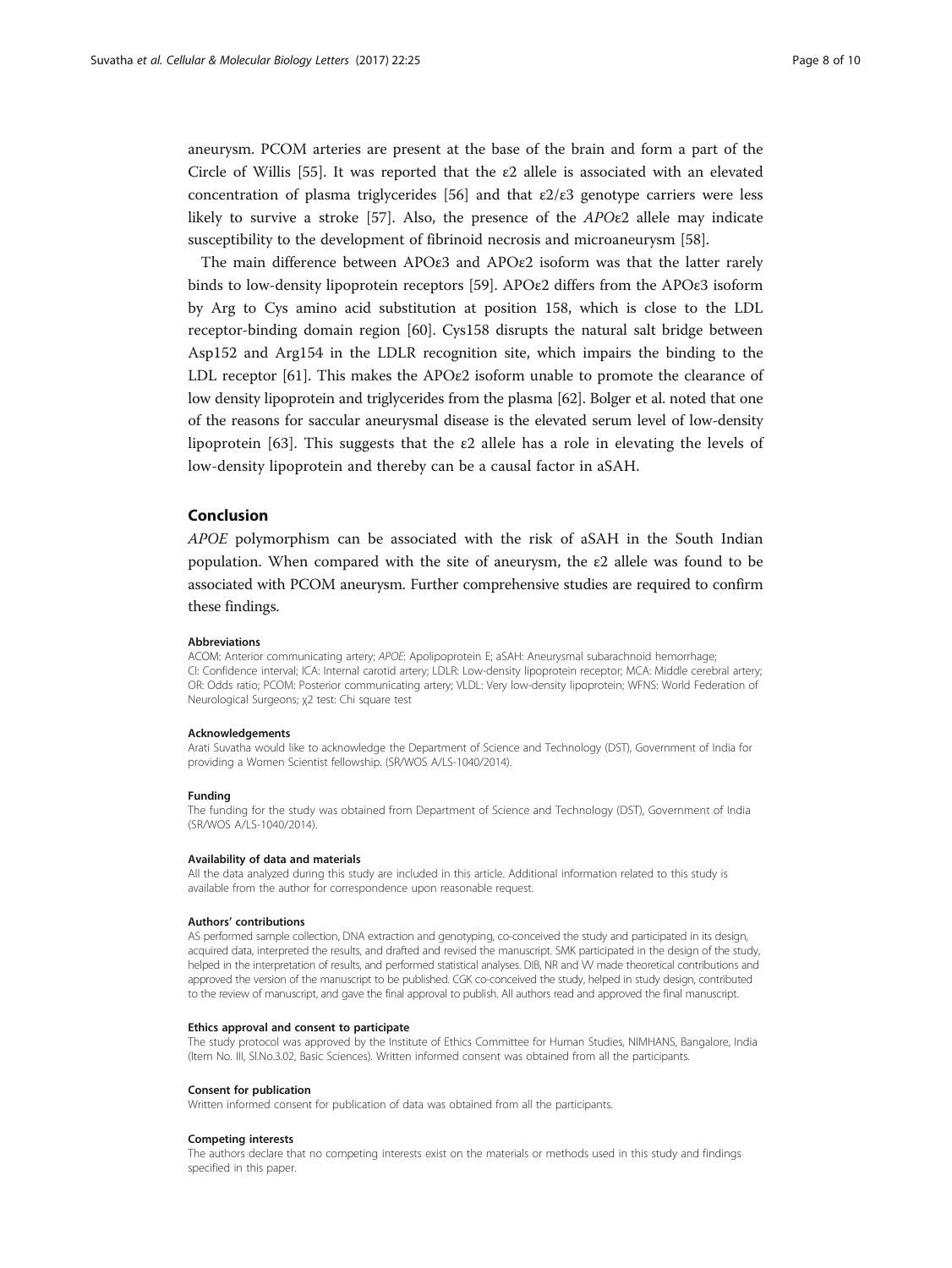# <span id="page-8-0"></span>Publisher's Note

Springer Nature remains neutral with regard to jurisdictional claims in published maps and institutional affiliations.

#### Author details

1 Department of Human Genetics, National Institute of Mental Health and Neuro Sciences, Bangalore, Karnataka 560029, India. <sup>2</sup> Department of Neurosurgery, National Institute of Mental Health and Neuro Sciences, Bangalore 560029, India.

Received: 19 July 2017 Accepted: 21 November 2017<br>Published online: 29 November 2017

#### References

- 1. De Rooij NK, Linn FH, Van der Plas JA, et al. Incidence of subarachnoid haemorrhage: a systematic review with emphasis on region, age, gender and time trends. J Neurol Neurosurg Psychiatry. 2007;78:1365–72.
- 2. D'Souza S. Aneurysmal subarachnoid hemorrhage. J Neurosurg Anesthesiol. 2015;27:222–40.
- 3. Zhao D, Zhang Z, Wu G, et al. Apolipoprotein E gene polymorphism and the risk of subarachnoid hemorrhage: a meta-analysis of case–control studies. Acta Neurochir. 2016;158:1515–22.
- 4. Ziemba-Davis M, Bohnstedt BN, Payner TD, et al. Incidence, epidemiology, and treatment of Aneurysmal subarachnoid hemorrhage in 12 Midwest communities. J Stroke Cerebrovasc Dis. 2014;23:1073–82.
- 5. Feigin VL, Rinkel GJE, Lawes CMM, et al. Risk factors for subarachnoid hemorrhage: an updated systematic review of epidemiological studies. Stroke. 2005;36:2773–80.
- 6. Yamada S, Utsunomiya M, Inoue K, et al. Genome-wide scan for Japanese familial intracranial aneurysms: linkage to several chromosomal regions. Circulation. 2004;110:3727–33.
- 7. Mahley RW, Weisgraber KH, Huang Y.Apolipoprotein E: structure determines function, from atherosclerosis to Alzheimer's disease to AIDS. J Lipid Res. 2009;50:183-18.
- 8. Csajbok LZ, Nylén K, Öst M, et al. Apolipoprotein E polymorphism in aneurysmal subarachnoid haemorrhage in West Sweden. Acta Neurol Scand. 2016;133:466–74.
- 9. Juvela S, Siironen J, Lappalainen J. Apolipoprotein E genotype and outcome after aneurysmal subarachnoid hemorrhage: clinical article. J Neurosurg. 2009;110:989–95.
- 10. Buttini M, Orth M, Bellosta S, et al. Expression of human apolipoprotein E3 or E4 in the brains of Apoe−/− mice: isoform-specific effects on neurodegeneration. J Neurosci. 1999;19:4867–80.
- 11. Reiman EM, Chen K, Alexander GE, et al. Functional brain abnormalities in young adults at genetic risk for lateonset Alzheimer's dementia. Proc Natl Acad Sci U S A. 2004;101:284–9.
- 12. Bellosta S, Nathan BP, Orth M, et al. Stable expression and secretion of Apolipoproteins E3 and E4 in mouse Neuroblastoma cells produces differential effects on Neurite outgrowth. J Biol Chem. 1995;270:27063–71.
- 13. McCarron MO, Nicoll JA. High frequency of apolipoprotein E 2 allele is specific for patients with cerebral amyloid angiopathy-related haemorrhage. Neurosci Lett. 1998;247:45–8.
- 14. Radmanesh F, Devan WJ, Anderson CD, et al. Accuracy of imputation to infer unobserved APOE epsilon alleles in genome-wide genotyping data. Eur J Human Genet. 2014;22:1239–42.
- 15. Singh PP, Singh M, Mastana SS. APOE distribution in world populations with new data from India and the UK. Ann Hum Biol. 2006;33:279–308.
- 16. Kolovou G, Damaskos D, Anagnostopoulou K, et al. Apolipoprotein E gene polymorphism and gender. Ann Clin Lab Sci. 2009;39:120–33.
- 17. Friedman G, Froom P, Sazbon L, et al. Apolipoprotein E-epsilon4 genotype predicts a poor outcome in survivors of traumatic brain injury. Neurol. 1999;52:244–8.
- 18. Teasdale GM, Murray GD, Nicoll JAR. The association between APOE epsilon4, age and outcome after head injury: a prospective cohort study. Brain. 2005;128:2556–61.
- 19. Lanterna LA, Rigoldi M, Tredici G, et al. APOE influences vasospasm and cognition of noncomatose patients with subarachnoid haemorrhage. Neurol. 2009;64:1238–44.
- 20. Leung CH, Poon WS, Yu LM, et al. Apolipoprotein E genotype and outcome in aneurysmal subarachnoid hemorrhage. Stroke. 2002;33:548–52.
- 21. Arati S, Sibin MK, Bhat DI, et al. Polymorphisms of apolipoprotein E and aneurysmal subarachnoid haemorrhage: a meta-analysis. Meta Gene. 2016;9:151–8.
- 22. Das S, Kaul S, Jyothy A, et al. Association of APOE (E2, E3 and E4) gene variants and lipid levels in ischemic stroke, its subtypes and hemorrhagic stroke in a south Indian population. Neurosci Lett. 2016;628:136–41.
- 23. Sehba FA, Hou J, Pluta RM, et al. The importance of early brain injury after subarachnoid hemorrhage. Prog Neurobiol. 2012;97:14–37.
- 24. Inagawa T, Tokuda Y, Ohbayashi N, et al. Study of aneurysmal subarachnoid hemorrhage in Izumo City, Japan. Stroke. 1995;26:761–6.
- 25. Muramatsu N, Hiroko A. Japan: super-aging society preparing for the future. The Gerontologist. 2011;51:425–32.
- 26. Kapoor K, Kak VK. Incidence of intracranial aneurysms in northwest Indian population. Neurol India. 2003;51:22.
- 27. Mhurchu CN, Anderson C, Jamrozik K, et al. Hormonal factors and risk of Aneurysmal subarachnoid Haemorrhage an international population-based, case-control study. Stroke. 2000;32:606–12.
- 28. Henderson VW. Cognitive changes after menopause: influence of estrogen. Clin Obstet Gynecol. 2008;51:618–26.
- 29. Stober T, Sen S, Anstatt T, et al. Direct evidence of hypertension and the possible role of post-menopause oestrogen deficiency in the pathogenesis of berry aneurysms. J Neurol. 1985;232:67–72.
- 30. Lind T, Cameron EC, Hunter WM, et al. A prospective, controlled trial of six forms of hormone replacement therapy given to postmenopausal women. Int J Gynaecol Obstet. 1979;86:1–30.
- 31. Nabulsi AA, Folsom AR, White A, et al. Association of hormone-replacement therapy with various cardiovascular risk factors in postmenopausal women. The atherosclerosis risk in communities study investigators. N Engl J Med. 1993;28:1069–75.